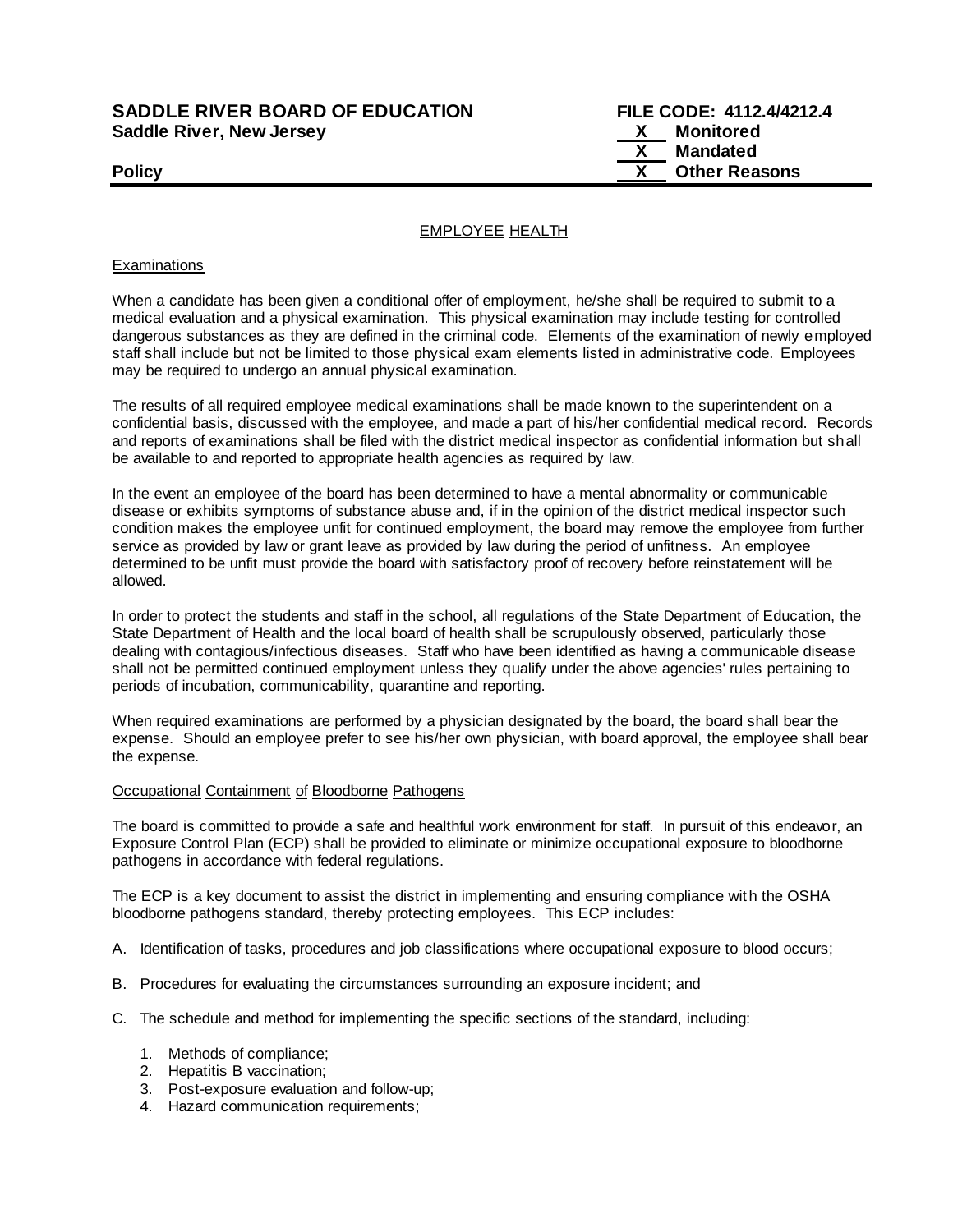# EMPLOYEE HEALTH (continued)

- 5. Effective employee training;
- 6. Recordkeeping.

The ECP shall be reviewed annually to ensure that it reflects use of the most current medical technology.

### Implementation and Dissemination

The superintendent in consultation with the district medical inspector shall prepare regulations to implement this policy in compliance with law and code. All employees shall receive this policy and be made aware of all requirements for health examinations.

| Adopted:             | <b>March 2007</b> |
|----------------------|-------------------|
| NJSBA Review/Update: | April 2014        |
| Readopted:           | December 2014     |

#### Key Words

Physical Examinations, Health Examinations, Employee Physicals, Nondiscrimination, Psychological Examinations, Bloodborne Pathogens

| Legal References: N.J.S.A. 2C:35-1 et seq. |                                                                   |                      | Comprehensive Drug Reform Act of 1987                                           |
|--------------------------------------------|-------------------------------------------------------------------|----------------------|---------------------------------------------------------------------------------|
|                                            | N.J.S.A. 18A:16-2                                                 |                      | Physical examinations; requirement                                              |
|                                            | <u>N.J.S.A.</u> 18A:16-3                                          |                      | Character of examinations                                                       |
|                                            | N.J.S.A. 18A:16-4                                                 |                      | Sick leave; dismissal                                                           |
|                                            | N.J.S.A. 18A:16-5                                                 |                      | Records of examinations                                                         |
|                                            | <u>N.J.S.A.</u> 18A:40-10                                         |                      | Exclusion of teachers and students exposed to disease                           |
|                                            | N.J.S.A. 18A:66-39                                                |                      | Disability retirement                                                           |
|                                            | N.J.S.A. 26:4-1                                                   |                      | "Communicable disease" defined                                                  |
|                                            | N.J.S.A. 26:4-6                                                   |                      | Prohibiting attendance of teachers or students                                  |
|                                            | N.J.S.A. 26:4-15                                                  |                      | Reporting of communicable diseases by physicians                                |
|                                            | N.J.S.A. 26:5c-1 et seq.                                          |                      | AIDS Assistance Act                                                             |
|                                            | N.J.A.C. 6A:16-2.1 et seq.                                        |                      | Health services policy and procedure requirements                               |
|                                            | N.J.A.C. 6A:32-6.1 et seq.                                        |                      | School Employee Physical Examinations                                           |
|                                            | N.J.A.C. 8:61-1.1et seq.                                          |                      | Participation and Attendance at School by Individuals with<br>HIV Infection     |
|                                            | N.J.A.C. 12:100-4.2                                               |                      | Safety and Health Standards for Public Employees                                |
|                                            |                                                                   |                      | (Adoption by reference)                                                         |
|                                            |                                                                   |                      |                                                                                 |
|                                            | 42 U.S.C.A. 12101 et seq. - Americans with Disabilities Act (ADA) |                      |                                                                                 |
|                                            | 29 CFR 1910.1030 - Bloodborne Pathogens Standard                  |                      |                                                                                 |
|                                            |                                                                   |                      |                                                                                 |
|                                            | School Board of Nassau County v. Arline, 480 U.S. 273 (1987)      |                      |                                                                                 |
|                                            | Elizabeth v. Elizabeth Fire Officers Association, 10 NJPER 15022  |                      |                                                                                 |
|                                            |                                                                   |                      | HIV Policy and Practice: Regulatory Requirements for New Jersey Public Schools, |
|                                            |                                                                   |                      | SDOE Division of Student Services, Sept. 1996, Doc. #P101400-31                 |
|                                            |                                                                   |                      |                                                                                 |
| <b>Possible</b>                            |                                                                   |                      |                                                                                 |
| <b>Cross References:</b>                   | $*4111$                                                           |                      | Recruitment, selection and hiring                                               |
|                                            | *4112.6/4212.6                                                    | Personnel records    |                                                                                 |
|                                            | 4117.50                                                           |                      | Standards for staff discipline                                                  |
|                                            | 4117.52                                                           | Dismissal/suspension |                                                                                 |

\*4119.23/4219.23 Employee substance abuse

4150/4250 Leaves